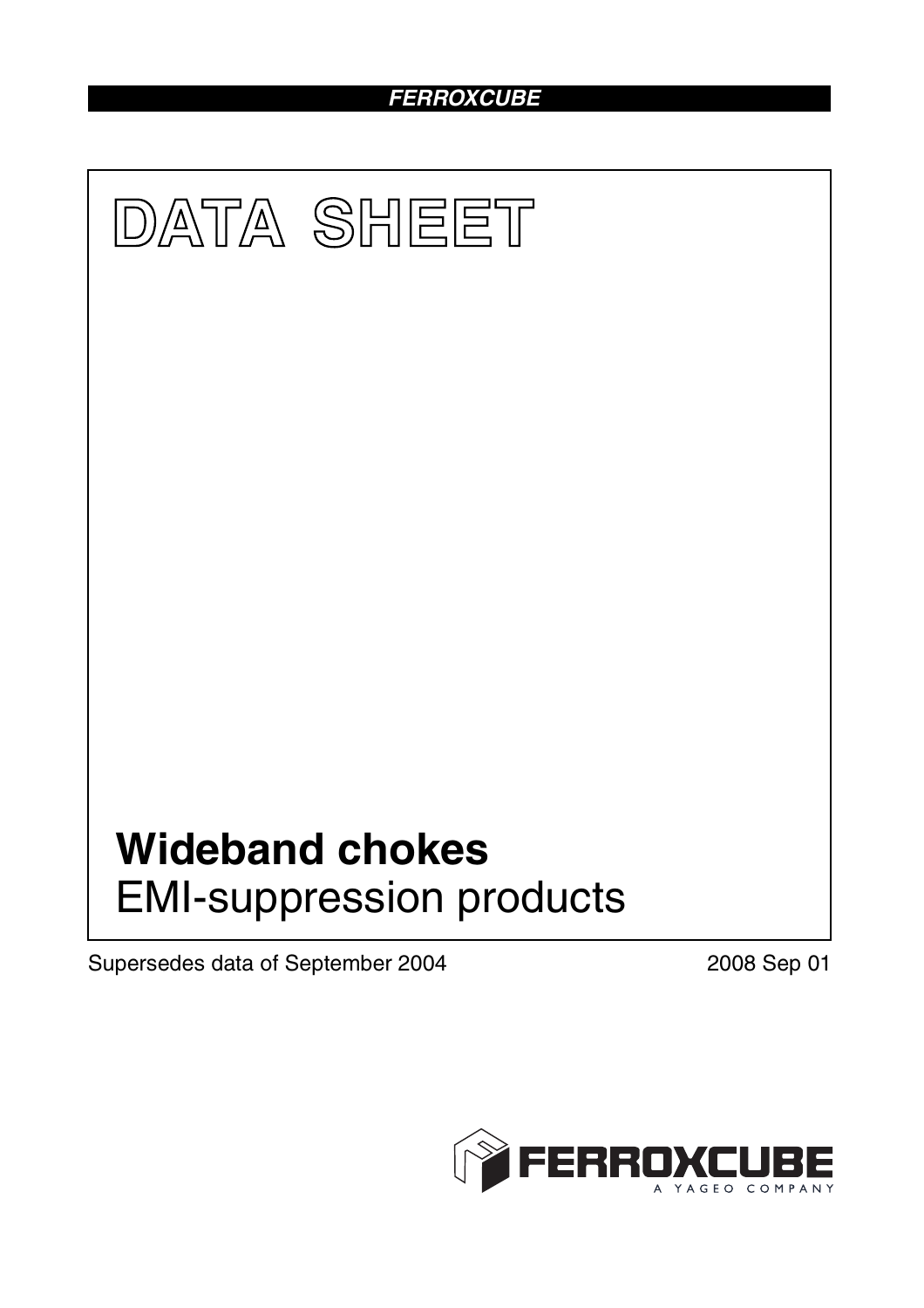### **WIDEBAND CHOKES FOR EMI-SUPPRESSION**

## **General data WBC1.5/A**

| <b>ITEM</b>   | <b>SPECIFICATION</b>                           |  |  |  |
|---------------|------------------------------------------------|--|--|--|
|               | Wire material   copper (Cu), tin (Sn) plated   |  |  |  |
| Solderability | "IEC 60068-2-20", Part 2, Test Ta,<br>method 1 |  |  |  |

### **Grades, parameters and type numbers;** see Fig.1

| <b>GRADE</b>    | No. OF       | $ Z_{\text{typ}} $<br>at f |       | <b>TYPE NUMBER</b> |
|-----------------|--------------|----------------------------|-------|--------------------|
|                 | <b>TURNS</b> | $(\Omega)$                 | (MHz) |                    |
| 3S4             | 1.5          | $\geq$ 300                 | 120   | WBC1.5/A-3S4       |
| 4B1             | 1.5          | $\geq$ 350                 | 250   | WBC1.5/A-4B1       |
| 4S <sub>2</sub> | 1.5          | $213^{(1)}$                | 10    | WBC1.5/A-4S2       |
|                 |              | $400^{(1)}$                | 50    |                    |
|                 |              | $470^{(1)}$                | 100   |                    |

**Note**<br>1. **A**<br>2. *A* 1. Minimum guaranteed impedance is  $|Z|_{\text{typ}}$  –20%.<br>2. Also available with insulated



## **General data WBC1.5/1.5/A**

| <b>ITEM</b>   | <b>SPECIFICATION</b>                           |  |  |  |
|---------------|------------------------------------------------|--|--|--|
|               | Wire material   copper (Cu), tin (Sn) plated   |  |  |  |
| Solderability | "IEC 60068-2-20", Part 2, Test Ta,<br>method 1 |  |  |  |

### **Grades, parameters and type numbers; see** Fig.2

| <b>GRADE</b>    | No. OF         | at f<br>$ Z_{typ} $ |       | <b>TYPE NUMBER</b> |
|-----------------|----------------|---------------------|-------|--------------------|
|                 | <b>TURNS</b>   | $(\Omega)$          | (MHz) |                    |
| 3S4             | $2 \times 1.5$ | $>700^{(1)}$        | 50    | WBC1.5/1.5/A-3S4   |
| 4B1             | $2 \times 1.5$ | $\geq 800^{(1)}$    | 110   | WBC1.5/1.5/A-4B1   |
| 4S <sub>2</sub> | $2 \times 1.5$ | $213^{(2)}$         | 10    | WBC1.5/1.5/A-4S2   |
|                 |                | $400^{(2)}$         | 50    |                    |
|                 |                | $470^{(2)}$         | 100   |                    |
| 4A15            | $2 \times 1.5$ | 1000                | 50    | WBC1.5/1.5/A-4A15  |
|                 |                | 1000                | 180   |                    |

**Notes**

1.  $|Z|$  measured with both windings connected in series.

2. Minimum guaranteed impedance is  $|Z|_{\text{typ}}$  –20%; measured with one winding.

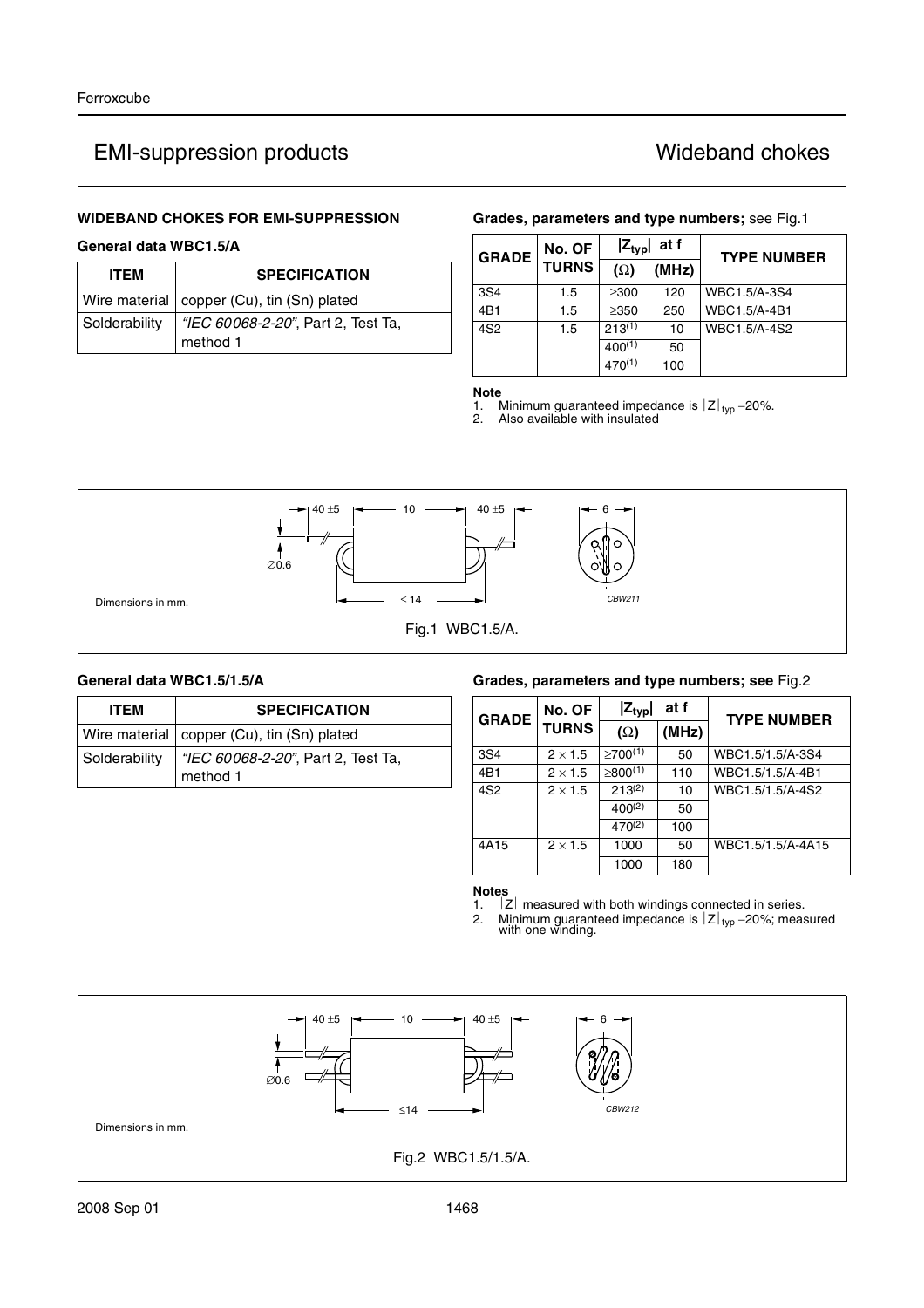| <b>ITEM</b>   | <b>SPECIFICATION</b>                           |  |  |  |
|---------------|------------------------------------------------|--|--|--|
|               | Wire material   copper (Cu), tin (Sn) plated   |  |  |  |
| Solderability | "IEC 60068-2-20", Part 2, Test Ta,<br>method 1 |  |  |  |

## **General data WBC2/R Grades, parameters and type numbers; see** Fig.3

| <b>GRADE</b>    | No. OF | $ Z_{typ} $ (1) at f |       | <b>TYPE NUMBER</b> |
|-----------------|--------|----------------------|-------|--------------------|
| <b>TURNS</b>    |        | $(\Omega)$           | (MHz) |                    |
| 4S <sub>2</sub> | 2      | 300                  | 10    | <b>WBC2/R-4S2</b>  |
|                 |        | 650                  | 50    |                    |
|                 |        | 600                  | 100   |                    |
| 4A15            | 2      | $\geq 730$           | 50    | <b>WBC2/R-4A15</b> |
|                 |        | $\geq$ 750           | 180   |                    |

### **Note**

1. Minimum guaranteed impedance is  $|Z|_{\text{typ}}$  –20%.



| <b>ITEM</b>   | <b>SPECIFICATION</b>                           |  |  |  |
|---------------|------------------------------------------------|--|--|--|
|               | Wire material   copper (Cu), tin (Sn) plated   |  |  |  |
| Solderability | "IEC 60068-2-20", Part 2, Test Ta,<br>method 1 |  |  |  |

### **General data WBC2.5/A Grades, parameters and type numbers; see** Fig.4

| No. OF<br><b>GRADE</b> |              | at f<br>$ Z_{typ} $ |       | <b>TYPE NUMBER</b>          |
|------------------------|--------------|---------------------|-------|-----------------------------|
|                        | <b>TURNS</b> | $(\Omega)$          | (MHz) |                             |
| 3S4                    | 2.5          | $≥600$              | 50    | WBC2.5/A-3S4(2)             |
| 4B1                    | 2.5          | $\geq 700$          | 180   | WBC2.5/A-4B1 <sup>(2)</sup> |
| 4S <sub>2</sub>        | 2.5          | $400^{(1)}$         | 10    | WBC2.5/A-4S2                |
|                        |              | $850^{(1)}$         | 50    |                             |
|                        |              | $725^{(1)}$         | 100   |                             |
| 4A15                   | 2.5          | 800                 | 50    | WBC2.5/A-4A15               |
|                        |              | 820                 | 180   |                             |

# **Note**<br>1. **N**

1. Minimum guaranteed impedance is  $|Z|_{\text{typ}}$  –20%.

2. Also available with insulated wires, sleeves, encapsulated and taped and reeled.

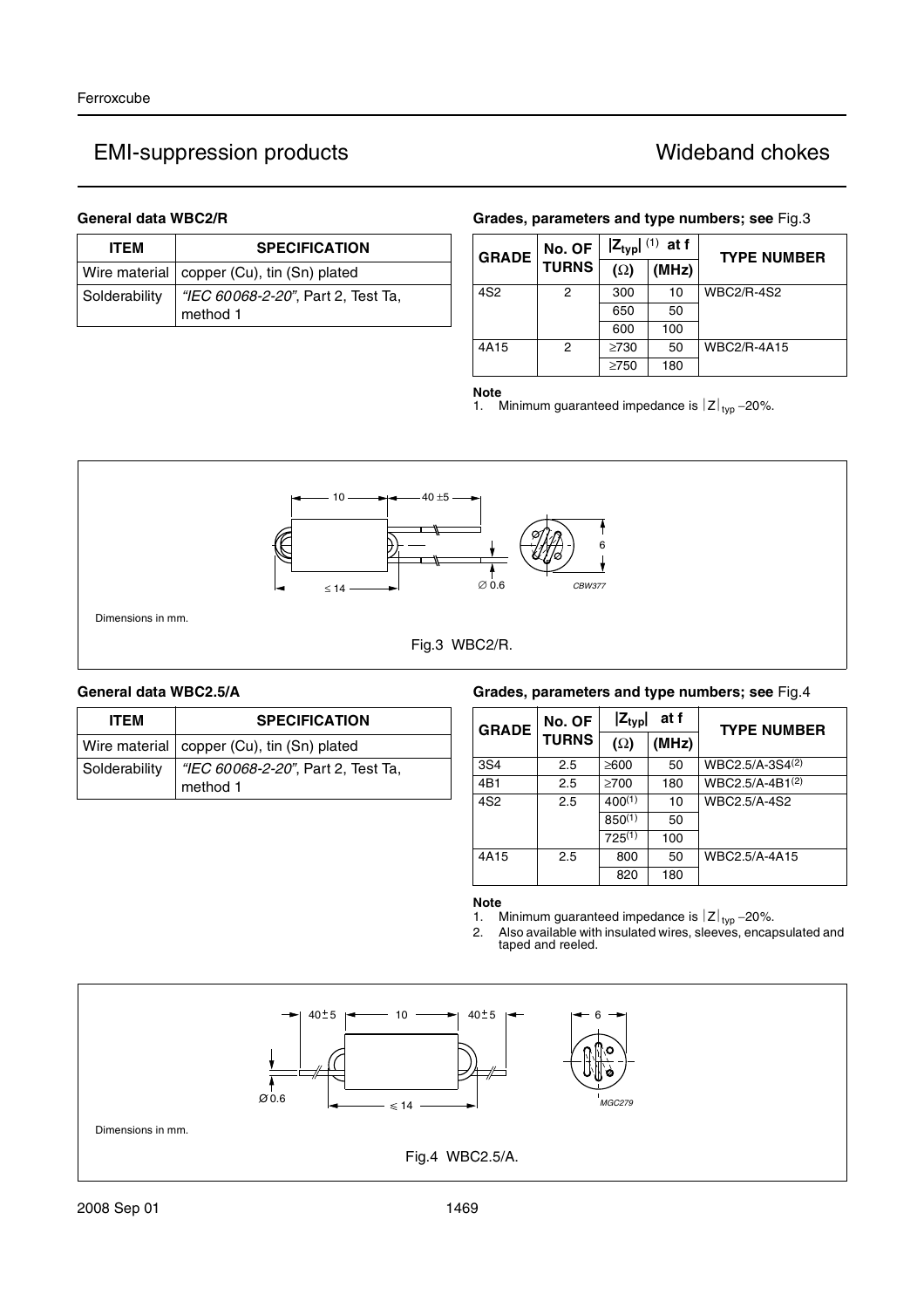| <b>ITEM</b>   | <b>SPECIFICATION</b>                           |  |  |  |
|---------------|------------------------------------------------|--|--|--|
|               | Wire material   copper (Cu), tin (Sn) plated   |  |  |  |
| Solderability | "IEC 60068-2-20", Part 2, Test Ta,<br>method 1 |  |  |  |

## General data WBC2.5/R **Grades, parameters and type numbers**; see Fig.5

| <b>GRADE</b>    | No. OF       | $ Z_{\text{typ}} $<br>at f |       | <b>TYPE NUMBER</b> |     |
|-----------------|--------------|----------------------------|-------|--------------------|-----|
|                 | <b>TURNS</b> | $(\Omega)$                 | (MHz) |                    |     |
| 3S4             | 2.5          | $\geq 600$                 | 50    | $WBC2.5/R-3S4(1)$  | sup |
| 4B1             | 2.5          | $\geq 700$                 | 75    | $WBC2.5/R-4B1(2)$  | sup |
| 4S <sub>2</sub> | 2.5          | 400                        | 10    | WBC2.5/R-4S2       | sup |
|                 |              | 850                        | 50    |                    |     |
|                 |              | 725                        | 100   |                    |     |

**Note**

1. Also available with insulated wires, sleeves and moulded.

2. Also available with insulated wires, sleeves.



Fig.5 WBC2.5/R.

| <b>ITEM</b>   | <b>SPECIFICATION</b>                                                                                               |
|---------------|--------------------------------------------------------------------------------------------------------------------|
| Wire material | copper (Cu), tin (Sn) plated                                                                                       |
| Support       | polyamide (PA6.6) plate to allow<br>mounting across circuit tracks; flame<br>retardant in accordance with UL 94V-0 |
| Solderability | "IEC 60068-2-20", Part 2, Test Ta,<br>method 1                                                                     |

## General data WBC2.5/SP **Grades, parameters and type numbers;** see Fig.6

| <b>GRADE   No. OF</b> |              | $ Z_{typ} $ at f |       | <b>TYPE NUMBER</b>   |
|-----------------------|--------------|------------------|-------|----------------------|
| note 1                | <b>TURNS</b> | $(\Omega)$       | (MHz) |                      |
| 3S4                   | 2.5          | $\geq 600$       | 50    | WBC2.5/SP-3S4<br>sup |
| 4B1                   | 2.5          | $\geq 700$       | 75    | WBC2.5/SP-4B1<br>sup |

**Note**

1. Colour code 3S4 = blue, 4B1 = green.

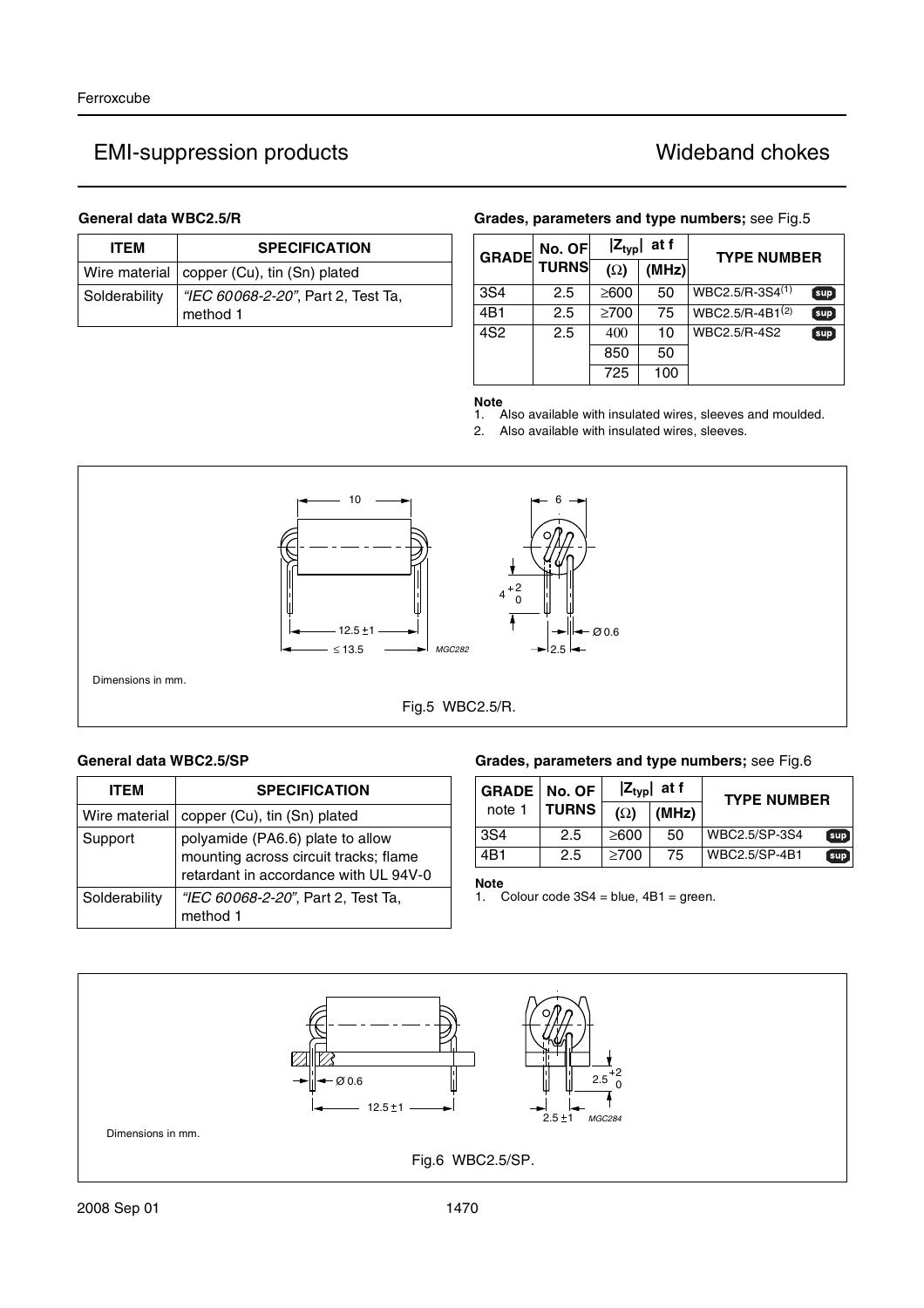# EMI-suppression products **EMI-suppression products** and the Mideband chokes

| <b>ITEM</b>   | <b>SPECIFICATION</b>                           |  |  |
|---------------|------------------------------------------------|--|--|
|               | Wire material   copper (Cu), tin (Sn) plated   |  |  |
| Solderability | "IEC 60068-2-20", Part 2, Test Ta,<br>method 1 |  |  |

## **General data WBC3/R Grades, parameters and type numbers; see** Fig.7

| <b>GRADE</b>    | No. OF<br><b>TURNS</b> | at f<br>$ Z_{typ} $ |       | <b>TYPE NUMBER</b>        |
|-----------------|------------------------|---------------------|-------|---------------------------|
|                 |                        | $(\Omega)$          | (MHz) |                           |
| 3S4             | 3                      | ≥650                | 63    | WBC3/R-3S4 <sup>(2)</sup> |
| 4B1             | 3                      | $\geq 800$          | 110   | WBC3/R-4B1 <sup>(2)</sup> |
| 4S <sub>2</sub> | 3                      | $500^{(1)}$         | 10    | <b>WBC3/R-4S2</b>         |
|                 |                        | $1000^{(1)}$        | 50    |                           |
|                 |                        | $688^{(1)}$         | 100   |                           |
| 4A15            | 3                      | $\geq 1000$         | 50    | <b>WBC3/R-4A15</b>        |
|                 |                        | $\geq 1000$         | 180   |                           |

**Note**

1. Minimum guaranteed impedance is  $|Z|_{\text{typ}}$  –20%.<br>2. Also available with encapsulation and/or taped and reeled.